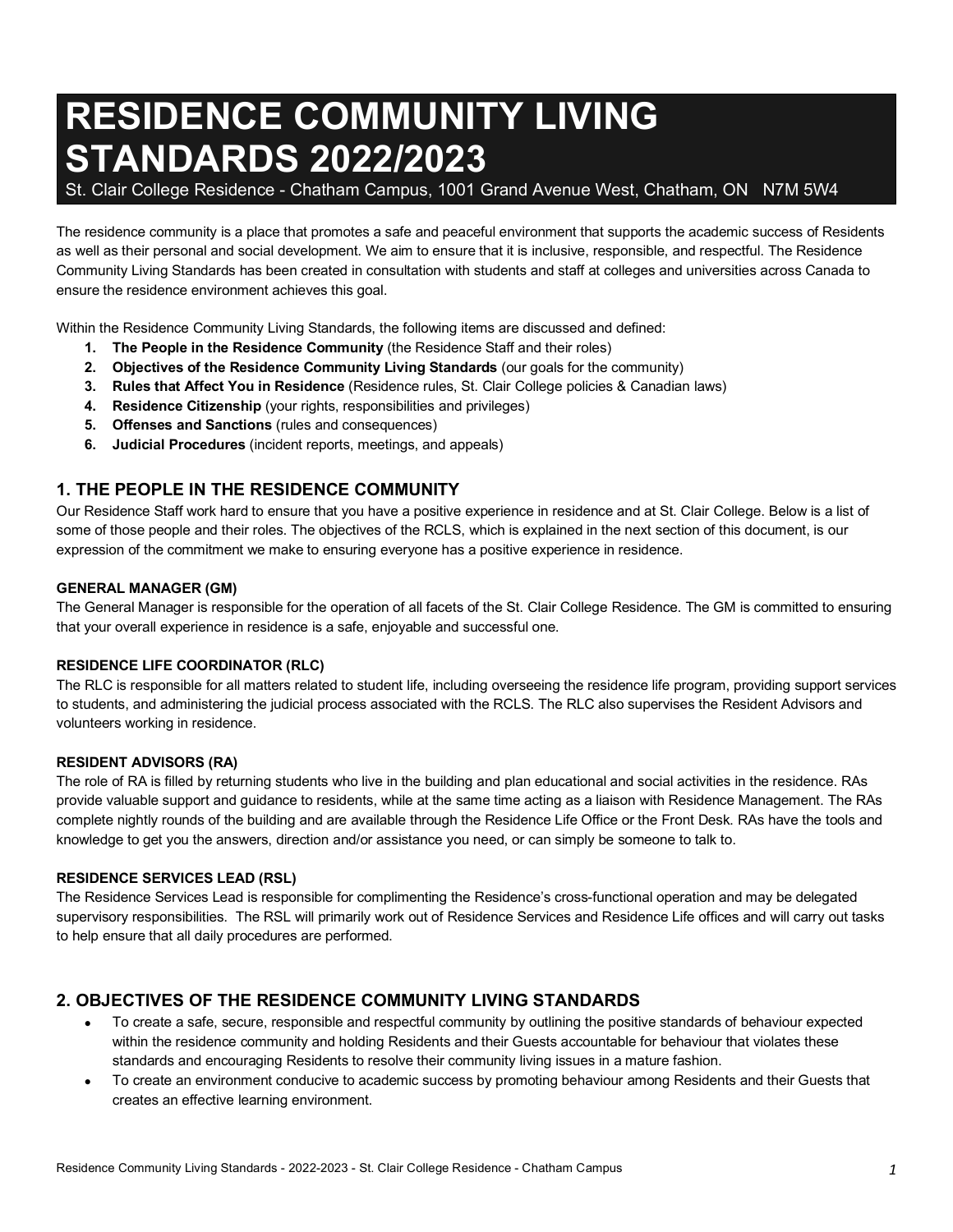- To create an environment conducive to personal growth and development by educating Residents about the effect that their choices may have on themselves and others around them and providing Residents with an opportunity to learn from their behaviour.
- To create a fair environment by following the Principles of Natural Justice and Procedural Fairness and clearly defining the standards and processes that Residents, Guests and Staff are expected to follow.

# **3. RULES THAT AFFECT YOU IN RESIDENCE**

Residence policies and procedures are set guidelines for students that live in residence on St. Clair College's campus. These are detailed in the Student Residence Agreement and the RCLS. St. Clair College policies and procedures are related to an individual's status as a student of St. Clair College and their behaviour on campus, which includes Residence. Therefore, as a residence student your actions in Residence can also affect your academic status.

Municipal, Provincial and Federal laws and by-laws are related to you being a citizen in the city, province and country. The standards outlined by the Residence management and St. Clair College are informed by these laws. Residence staff aim to ensure that all of these standards of behaviour are respected and maintained while in the Residence.

Normally the Residence policies and procedures and St. Clair Colleges policies and procedures act independently of one another. However, Residence shares all reports alleging RCLS violations with St. Clair College. In situations that create a concern for the safety and security of students in Residence and on campus, all important information will be shared between appropriate Residence and St. Clair College officials. In serious cases, allegation(s) may be investigated by both the Residence and St. Clair College and the student will be subject to the sanctions under both sets of policies and procedures.

For more information about St. Clair College policies and procedures please refer to the following:

St. Clair College Code of Student Rights and Responsibilities: **http://www.stclaircollege.ca/stclairspace/downloads/policy71.pdf** 

#### **SCOPE & APPLICATION**

The RCLS applies to all Residents and their Guests. They are in effect:

- (a) on Residence property, including in all Residence buildings and the grounds of the Residence;
- (b) at off-campus events sponsored by Residence or a recognized student leadership group in residence;
- (c) when the conduct of a Resident has a substantial link to St. Clair College, direct implications for the proper functioning of Residence; the well-being of Residents; the educational mission of St. Clair College; or the interests or reputation of Residence and/or St. Clair College. This includes any behaviour observed or carried out through an online medium, by using text, audio, video or images, including but not limited to Facebook, YouTube, Instagram, and Twitter will be treated as an Offense detailed within these standards.

#### **AUTHORITY**

The RCLS is intended to be clear to all readers. If you have a question, consult Residence management, as they have the authority to interpret the Standards.

The RCLS attempts to identify a range of behaviours that constitute Offenses. Residence reserves the right, in extraordinary circumstances, to identify and sanction conduct that may not be specifically described, but which clearly does not support the stated Objectives of the RCLS or St. Clair College Policies.

#### **PROTECTION OF PRIVACY**

Residence respects the privacy and personal information of residence students and will comply with the Freedom of Information and Protection of Privacy Act regarding the gathering, retention, safeguarding and disposal of personal information.

All concerning behaviours and allegations of offenses documented in Residence Reports will be made available to the Resident, Campus Security and the Office of the Director of Student Services, upon request.

All Residence reports, files and records, both paper-based and electronic, will be kept for a minimum of seven (7) years after the termination of the Student Residence Agreement.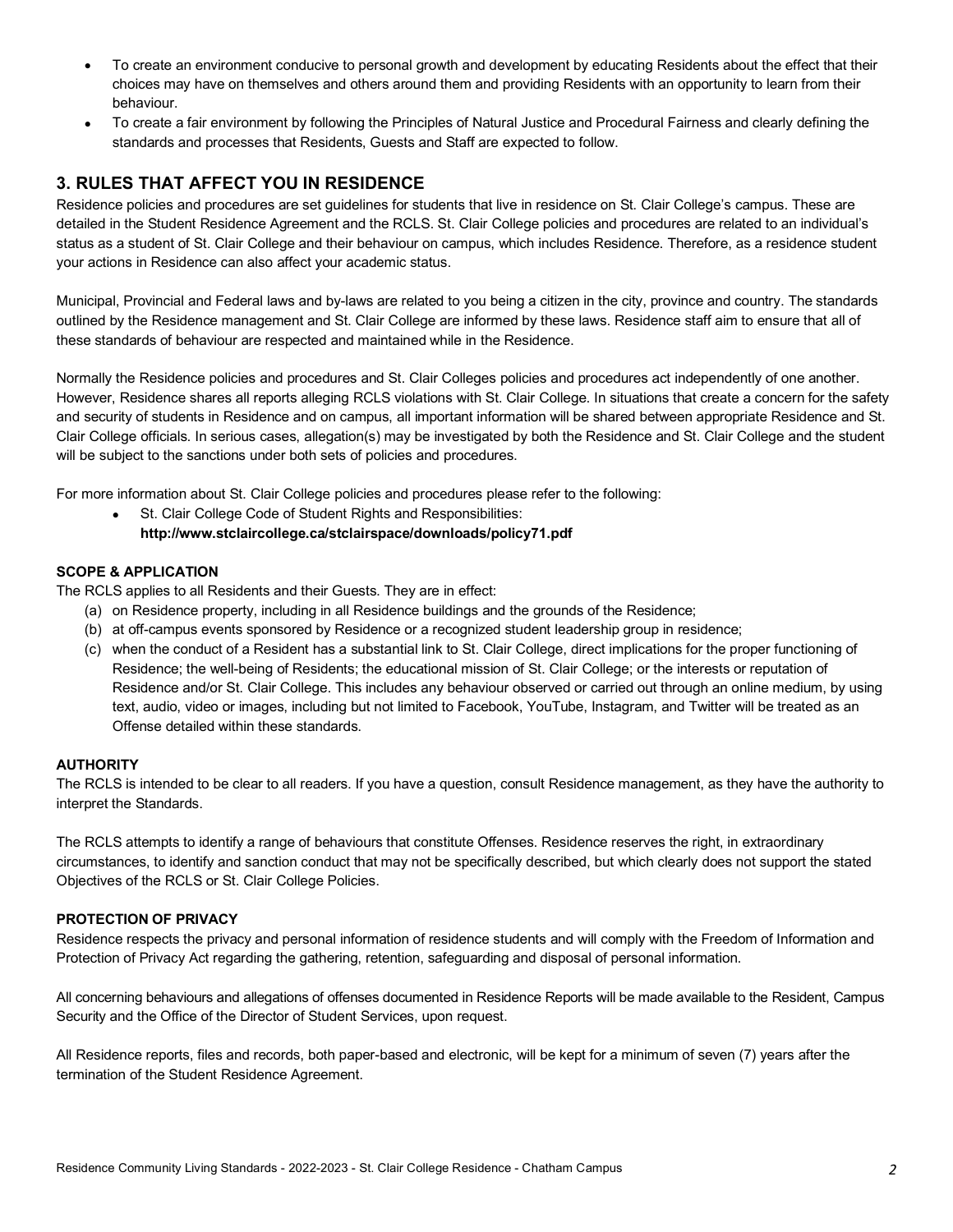# **4. RESIDENCE CITIZENSHIP**

You are a citizen of the Residence community and a student of St. Clair College. You therefore have certain rights, responsibilities and privileges, which are summarized below. Full details are available in the St. Clair College Code of Student Rights and Responsibilities.

In Residence, please remember that your privileges are yours to maintain by respecting the rules of Residence and St. Clair College. Rights should NOT be confused with Privileges.

As a good citizen of our Residence Community, you acknowledge in a responsible way your rights, responsibilities and privileges as well as the rights, responsibilities and privileges of others. We hope that you participate in the community in a positive way and you do your part to create and maintain an environment that encourages academic success and social growth.

#### **RESIDENTS' RIGHTS**

Within the Residence Community you, as a Resident, have the right to:

- (a) enjoy the rights and freedoms recognized by law, subject only to restrictions that ensure the welfare and advancement of the Residence Community, as detailed in the RCLS,
- (b) enjoy the rights and freedoms recognized by St. Clair College's Code of Student Rights and Responsibilities, subject only to restrictions that ensure the welfare and advancement of the Residence Community, as detailed in the RCLS,
- (c) be free from discrimination, on the basis of race, ancestry, religious beliefs, physical ability, marital status, colour, place of origin, gender, mental disability, family status, source of income, age or sexual orientation,
- (d) enjoy an atmosphere intended to remain free from behaviour which is reasonably interpreted as unwelcome; including (but not limited to) remarks, jokes, or actions which demean another person and/or deny individuals their dignity and respect,
- (e) study, work, read and sleep in your unit/suite/room without undue interference from unit-mates or others,
- (f) occupy your assigned unit/suite/room and use its furniture, effects and services,
- (g) access to your assigned room/unit,
- (h) expect that unit/suite/roommates will respect your personal property,
- (i) expect reasonable cooperation from others when you are sharing common rooms/facilities,
- (j) live in a clean environment, requiring a joint and equitable effort from you and your unit/suite/roommates,
- (k) reasonable privacy from unit/suite/roommates or others,
- (l) have your concerns considered by Residence Staff,
- (m) have all reported offenses investigated in a reasonable amount of time and efficient manner,
- (n) expect confidentiality from Residence Staff with regards to all personal and student conduct related information.

#### **RESIDENTS' RESPONSIBILITIES**

With your rights there are also corresponding expectations of behaviour within the Residence Community. As a Resident you have the responsibility to:

- (a) read, understand and abide by St. Clair College Calendar, codes, policies and regulations, guidelines and processes, including the Student Residence Agreement and RCLS,
- (b) recognize the authority of all Residence and St. Clair College Staff acting in the scope of their position and to be responsive and cooperative in all dealings with them,
- (c) treat with respect, civility, courtesy and consideration all Residents, Residence Staff and St. Clair College Officials and conduct yourself in a way that permits them to be successful academically and/or perform their duties,
- (d) take all actions associated with good citizenship, including reporting violations of Residence and St. Clair College policies, and taking all reasonable measures to ensure the safety and security of the Residence Community,
- (e) seek help or resources to protect and ensure your personal health, safety and wellbeing, including addressing issues of selfharm which have the potential to occur by action or neglect, including self-abuse, eating disorders, suicide attempts, underage drinking, alcohol abuse or negligence related to health, hygiene or medications,
- (f) attempt to resolve unit/suite/room/community problems on your own before you ask your RA to assist you in this process,
- (g) conduct yourself and contribute in a positive and productive way to the Residence Community through active participation,
- (h) respect the rights, privileges and privacy of your unit/suite/roommates, work with them cooperatively to keep your unit in a clean and tidy condition,
- (i) respect the rights, privileges and property of all other Residents and their Guests, and of the neighbouring community,
- (j) take full responsibility for the conduct of Guests, accompany them at all times within the Residence Complex and ensure that Guests are aware of, and abide by, Residence and St. Clair College policies,
- (k) conduct yourself in a way that ensures the Residence facilities and grounds are kept in good condition, including keeping your assigned room and suite common areas in a clean and sanitary condition,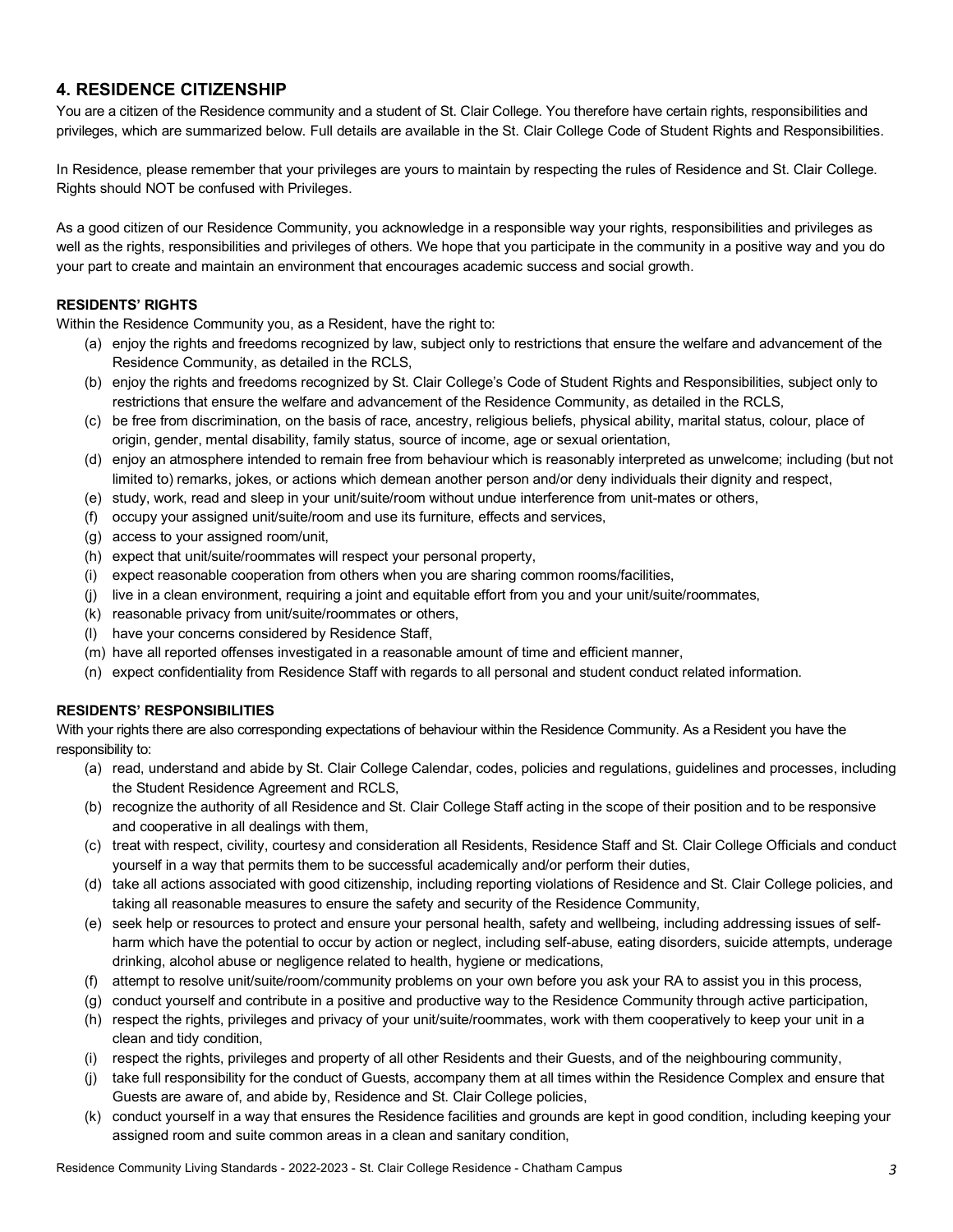- (l) secure your personal property and obtain personal contents insurance,
- (m) permit Residence or St. Clair College Staff or its officers' entry when there is a reasonable apprehension of danger or harm, or for the purpose of inspecting the condition of the unit/suite/room and its contents,
- (n) be solely liable to St. Clair College for any loss or damage to your room and its furniture, telephone and effects of St. Clair College; liable for loss or damage to the public facilities, furniture and equipment of the Residence, including Common Areas; and liable for any damages caused by Guests,
- (o) actively check your mail, voicemail and email accounts registered with the residence on a regular basis for messages from Residence Staff,
- (p) carry your St. Clair College ID and show it when requested by Residence or St. Clair College Staff.

#### **RESIDENTS' PRIVILEGES**

Privileges enhance the lifestyle in Residence because they add to the pleasure of the academic and social experience. Privileges are granted to Residents upon arrival, based on the principle that Residents are expected to conduct themselves in accordance with the RCLS. There is an important difference between Rights and Privileges. You can expect your Rights to be respected all the time, and you can maintain Privileges with behaviour in accordance with our RCLS. Privileges can be taken away through the judicial process if conduct does not comply with our RCLS.

#### **It is a privilege for you to:**

- (a) live in Residence,
- (b) use the Common Areas and Facilities and their furniture, equipment, effects and services,
- (c) have unit/suite/room assignments to live with your friends,
- (d) to live in Residence in future years,
- (e) consume alcohol within your assigned unit/suite/room or as a guest in another resident's unit/suite/room, and only if you are of the legal drinking age,
- (f) use sound broadcast equipment, approved musical instruments or computer speakers or subwoofers,
- (g) invite and host Guests in Residence,
- (h) be a Guest in areas outside your assigned room/unit/building and/or enjoy access to the Residence Complex, outside your assigned room/unit/building,
- (i) participate in events and activities facilitated or sanctioned by Residence.

# **5. VIOLATIONS AND SANCTIONS (THE RULES AND CONSEQUENCES)**

A violation is any unacceptable conduct, action or neglect that violates the RCLS, Student Resident Agreement or St. Clair College's policies. Violations are described and classified based on three levels of increasing severity. Sanctions are the consequences for violations, which are described in detail in subsequent sections of the RCLS. At each level of offense and/or after repeated violations the severity of the sanctions will increase.

Level 1 Violations: Actions that interfere with the rights of another individual or community to the peaceful use and enjoyment of their space in Residence. Normal Point Range: 1-3

Level 2 Violations: Actions that create a significant nuisance and/or disturbance to an individual or community and/or repeated level one violations. Normal Point Range: 2-5

**Level 3 Violations:** Actions that endanger the safety and security of an individual; significantly compromise or damage personal or Residence/St. Clair College property; attack the dignity/integrity of an individual; contravene the laws of the land; and/or repeated level two violations. Any Level 3 Offense may warrant an eviction. Normal Point Range: 4-9

#### **The Point System**

The point system is designed to help define the seriousness of specific behaviours and to track the frequency and severity of a student's RCLS violations. All violations are associated with points ranging from a value of 1 through 9. All violations have a minimum value of one point. The assigned number of points will depend upon the type of incident and/or its severity. In complex situations where multiple violations occur in the same incident, points will typically be assigned based on the most serious single violation of the RCLS.

Points remain on record until August 15 of each year, or as stipulated upon eviction. After a Resident has been found responsible for a violation, the Resident may be responsible for educational, restorative, or punitive sanctions. Points are assigned for each incident based on the table below. Points are used in determining the sanctions appropriate for a resident, given their cumulative conduct record, as outlined in the "Sanctions" section below. During sanctioning, decision makers consider a resident's total points, including those assigned for the current violation.

Residence Community Living Standards - 2022-2023 - St. Clair College Residence - Chatham Campus *4*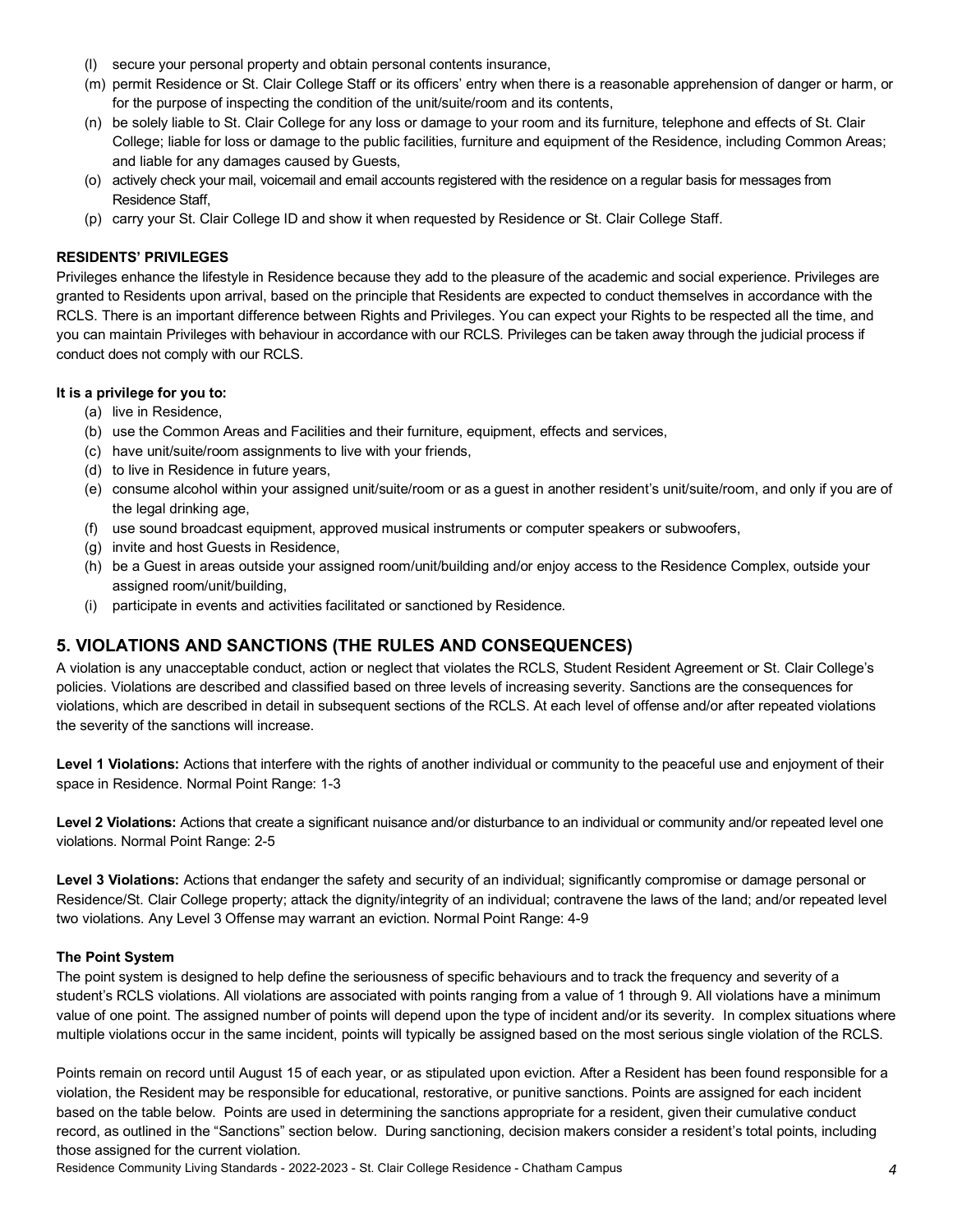| Tier | Points Accumulated | <b>Typical Sanction Examples</b>                                                                           |
|------|--------------------|------------------------------------------------------------------------------------------------------------|
|      | $1 - 3$            | Warning, Community Service, Educational, Fine, Loss of Privileges, Restitution                             |
| ш    | $4 - 8$            | All Tier I Sanctions, Communication Ban, Transfer/Relocation, Behavioural Contract,<br>Residence Probation |
| ш    | $9+$               | All Tier I, and II Sanctions, Eviction, Recommendation of Charges of non-Academic<br>Misconduct            |

#### **VIOLATIONS**

The violations listed in the RCLS summarize policies stated in the Student Residence Agreement (SRA) and are found to be consistent with St. Clair College policies and values. Where applicable, reference is made to these policies.

| <b>Level of Incident</b> | <b>Points Typically Assigned</b> |
|--------------------------|----------------------------------|
| LEVEL 1                  | $1 - 3$                          |
| LEVEL 2                  | $2 - 5$                          |
| LEVEL <sub>3</sub>       | $4 - 9$                          |

# **1. ADVERTISING, SOLICITING, CAMPAIGNING AND SELLING**

**Note:** Residents or other community members who wish to campaign or advertise activities associated with the Residence or St. Clair College is required to speak with a Residence Staff member to seek permission to do so.

| <b>LEVEL 1</b> | Displays in windows or other prominent places promoting alcohol, illegal substances, pornography, or other<br>inappropriate activities or messages.        |
|----------------|------------------------------------------------------------------------------------------------------------------------------------------------------------|
|                | Unauthorized advertising, soliciting, promoting, or selling of products, events and services in Residence.<br>b)<br>Unauthorized campaigning in Residence. |

| 2. ALCOHOL     |                                                                                                                                    |                                                                                                                                                                                                                                                                                                                                                                                                                                                                                                                                                                                                                                                                                                                                                                                                                                            |  |  |
|----------------|------------------------------------------------------------------------------------------------------------------------------------|--------------------------------------------------------------------------------------------------------------------------------------------------------------------------------------------------------------------------------------------------------------------------------------------------------------------------------------------------------------------------------------------------------------------------------------------------------------------------------------------------------------------------------------------------------------------------------------------------------------------------------------------------------------------------------------------------------------------------------------------------------------------------------------------------------------------------------------------|--|--|
|                | Note: Alcohol is only permitted to be consumed in individual residence rooms/suite. The legal drinking age in Ontario is 19 years. |                                                                                                                                                                                                                                                                                                                                                                                                                                                                                                                                                                                                                                                                                                                                                                                                                                            |  |  |
| <b>LEVEL 1</b> | a)<br>b)<br>C)<br>d)                                                                                                               | Alcohol is only permitted to be consumed in individual residence rooms/suites.<br>Possession of single serving glass containers (i.e. beer bottles, coolers).<br>Possession of drinking and/or drinking game paraphernalia, including but not limited to funnels, beer bongs, beer<br>pong kits or tables, etc.<br>Possession of 'common source' large volume alcohol containers. A large volume alcohol container is defined as:<br>(a) a container that holds more than 550mL of beer or (b) a container that holds more than 1.18L (40 ounces) of<br>any type of alcohol other than beer (such as wines and spirits). Examples of 'common source' alcohol containers<br>include King cans, kegs, mini kegs, 60ozs, and Texas Mickeys.                                                                                                   |  |  |
| <b>LEVEL 3</b> | e)<br>f)<br>q)<br>h)<br>i)<br>j)                                                                                                   | Consumption or possession of alcohol by residents and guests under the legal drinking age or those on alcohol<br>probation. The legal drinking age in Ontario is 19 years.<br>Drinking games or promotion of a social function, activity or contest in which the consumption of beverages is<br>either the primary focus or used as a penalty, typically in response to a specified cue or prompt.<br>Imposing the physical effects of intoxication on the Residence Community, for example vomiting, passing out,<br>aggressive or significantly disruptive behaviour, or needing medical assistance.<br>Making or selling alcohol in residence.<br>Purchasing or supplying persons under the legal drinking age with alcohol.<br>Influencing, forcing and/or promoting the consumption of alcohol by a resident and/or guest on another. |  |  |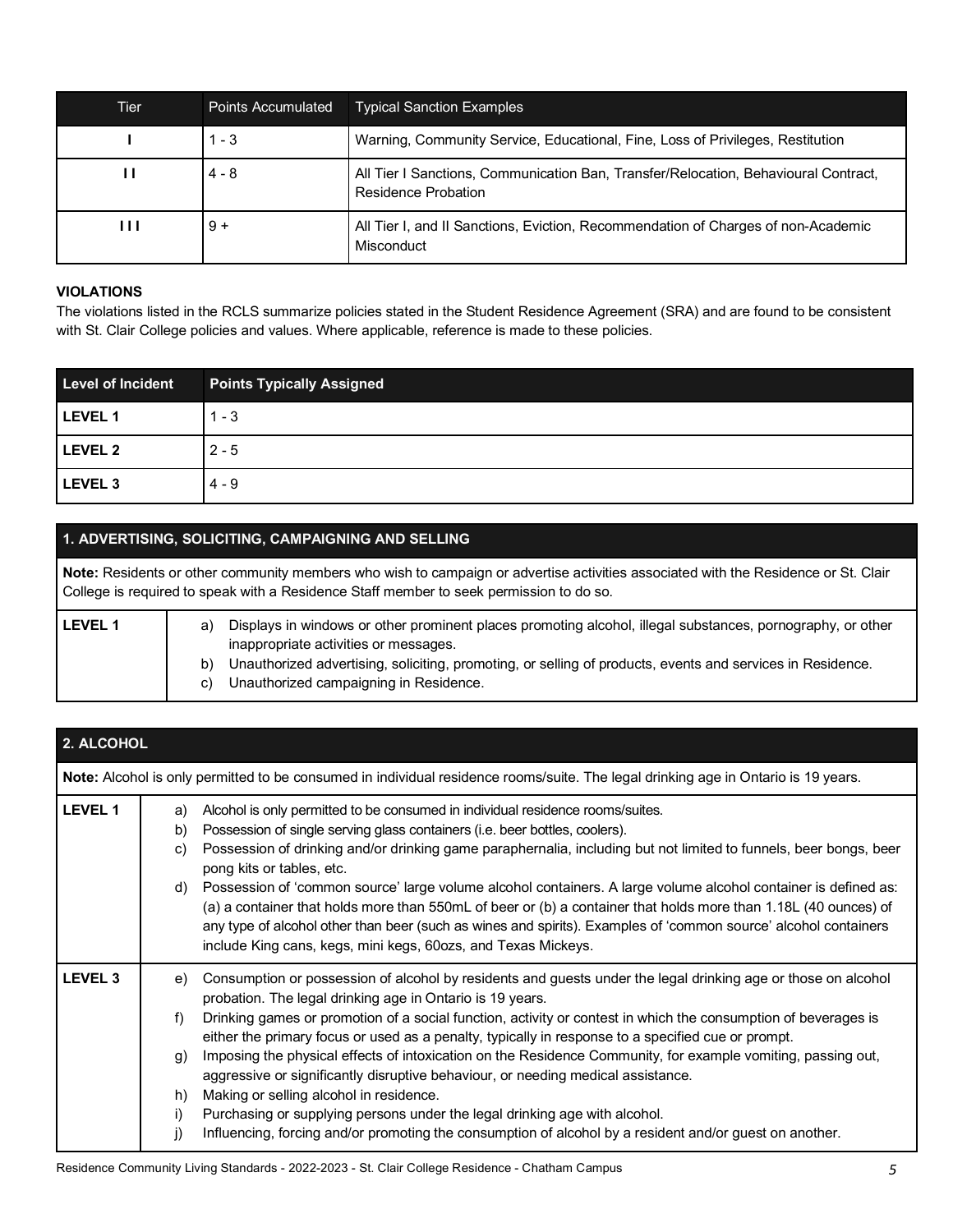# **3. CANNABIS**

In Ontario, a person must be 19 years of age to legally purchase or consume cannabis. As per the Canadian legislation, cannabis cannot be consumed in public, including on residence or campus grounds. The Residence building is a smoke-free environment where smoke or combustion in any form are prohibited (including smoking and vaping). Residents who are in possession of cannabis must store their cannabis in a sealed container.

**Note:** Students who require accommodations for possession and/or use of medical cannabis that may contradict Residence policies must submit a formal request to Residence Management prior to acquiring/using medical cannabis in residence.

| <b>LEVEL 1</b> | Careless or unsafe storage of cannabis or cannabis products that causes or has the potential to cause harm or<br>a)<br>disturbance to the community, (e.g., excessive odour, mold, etc.).<br>Consumption of cannabis or cannabis products in unauthorized areas (e.g., lounges, hallways, common spaces,<br>b)<br>$etc.$ ).<br>Attending Residence Orientation under the influence of cannabis.<br>C)                                                                                                                                                                                                  |
|----------------|--------------------------------------------------------------------------------------------------------------------------------------------------------------------------------------------------------------------------------------------------------------------------------------------------------------------------------------------------------------------------------------------------------------------------------------------------------------------------------------------------------------------------------------------------------------------------------------------------------|
| <b>LEVEL 2</b> | Smoking, vaping, or producing the odour of cannabis in Residence or on Residence grounds.<br>d)<br>Growing cannabis and/or producing cannabis substances in Residence (e.g., edibles, hash oil, etc.).<br>e)<br>Possession of more than 30 grams of dried cannabis (one ounce) or equivalent, in Residence.<br>f)<br>Imposing the physical effects of intoxication on the Residence community.<br>.g)<br>Influencing, forcing and/or promoting the consumption of cannabis by a resident and/or guest on another.<br>h)                                                                                |
| <b>LEVEL 3</b> | i)<br>Consumption or possession of cannabis by Residents and guests under the legal age, or those on cannabis<br>probation.<br>Purchasing for, or supplying persons with, cannabis or cannabis substances whom are under the legal age.<br>j)<br>Consumption games or promotion of a social function, activity or contest in which the consumption of cannabis is<br>$\mathsf{k}$<br>either the primary focus or used as a penalty, typically in response to a specified cue or prompt.<br>$\vert$<br>Possession with the intent to sell, and/or selling cannabis or cannabis substances in Residence. |

# **4. CLEANLINESS LEVEL 1** a) Littering b) Failure to keep Room/common areas in a clean and sanitary condition after use. c) Improper disposal of refuse, including leaving garbage bags outside of your unit/suite/room or outside of designated garbage areas. d) Collection of empty containers, bottles or cans that is judged by Residence Staff, for sanitary reasons, to be beyond recycling purposes. e) Failure to (follow disposal instructions of) dispose of recycling, garbage and/or organics appropriately; including, but not limited to leaving garbage/recycling bags, leaving items on compactor floor, bagging organics with a nonorganic bag, failure to break down cardboard, failure to separate recycling/garbage/organics into their designated disposal areas.

| <b>5. DAMAGES AND VANDALISM</b> |                            |                                                                                                                                                                                                                                                                                                                                                                                                                                                                                                                                        |  |
|---------------------------------|----------------------------|----------------------------------------------------------------------------------------------------------------------------------------------------------------------------------------------------------------------------------------------------------------------------------------------------------------------------------------------------------------------------------------------------------------------------------------------------------------------------------------------------------------------------------------|--|
| <b>LEVEL 2</b>                  | a)<br>b)<br>C)<br>d)<br>e) | Marking any surface through action or neglect, that is not deemed normal wear and tear.<br>Behaviour that causes, or has the potential to cause moderate damage through actions, carelessness, or<br>negligence.<br>Failure to keep your furniture, fixtures and appliances in a good state of repair.<br>Attempt to repair and/or resolve damages without consultation and subsequent permission from the Residence.<br>Damage to, or alteration of Residence Community Resources such as bulletin boards, posters, decorations, etc. |  |
| <b>LEVEL 3</b>                  | f)<br>g)                   | Behaviour that causes, or has the potential to cause significant damage through action, carelessness or<br>negligence.<br>Willful damage, vandalism or graffiti or neglect that leads to serious damage to the residence, St. Clair College or<br>private property.                                                                                                                                                                                                                                                                    |  |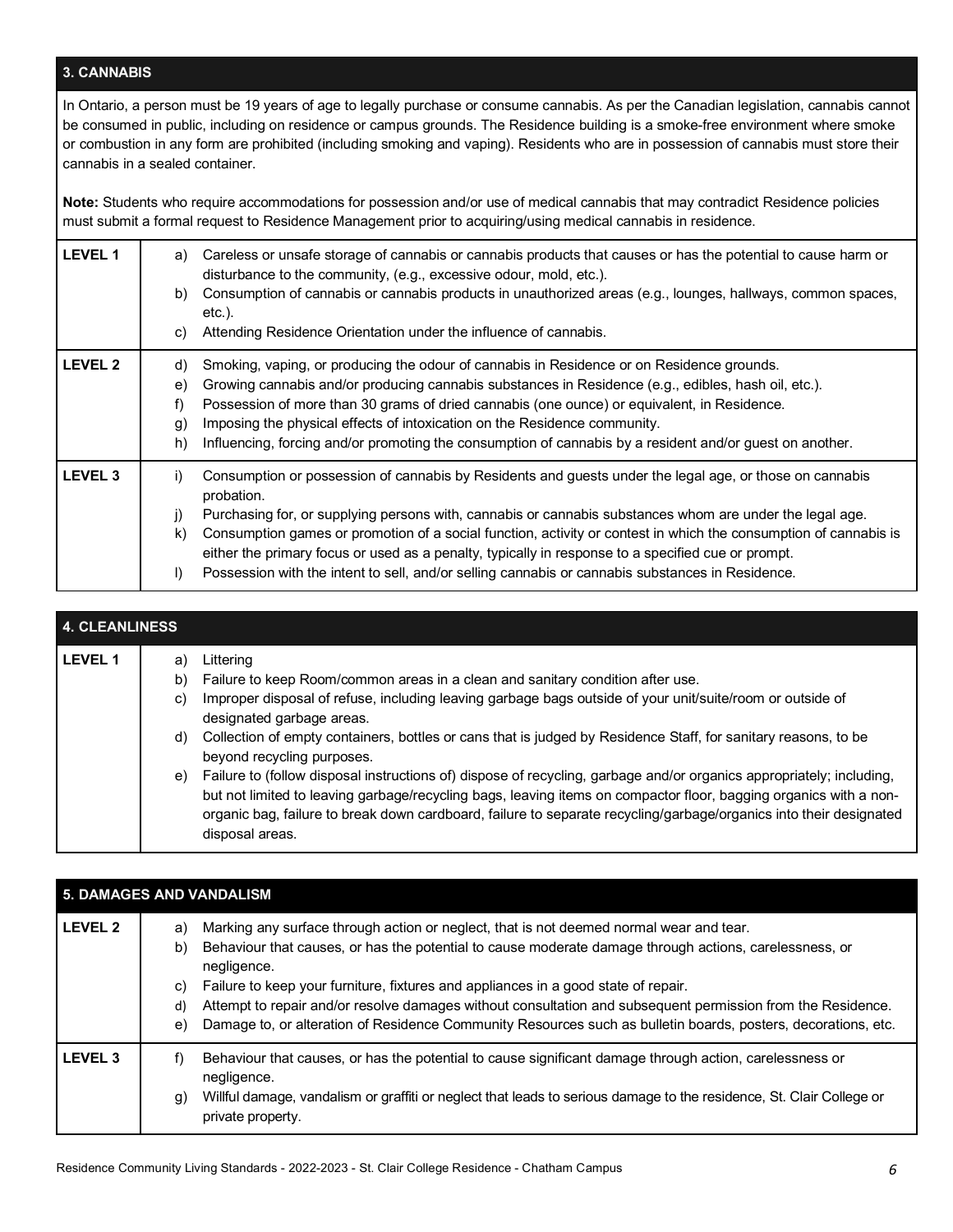| <b>6. DISRUPTIVE BEHAVIOUR</b> |          |                                                                                                                                                                                                                                                                                                                                                                                       |
|--------------------------------|----------|---------------------------------------------------------------------------------------------------------------------------------------------------------------------------------------------------------------------------------------------------------------------------------------------------------------------------------------------------------------------------------------|
| <b>LEVEL 1</b>                 | a)<br>b) | Throwing, dropping, kicking or knocking objects in, from, or at residence buildings, windows, or stairwells, whether<br>intentional or unintentional.<br>Participating in physically-active games or sports inside Residence or within the Residence grounds which could<br>disturb residents, staff or the surrounding community or cause damage to facilities or personal injuries. |
| I FVFI <sub>2</sub>            | C)       | Creating or permitting behaviour in Residence which is a nuisance or annoyance to Residents, Residence Staff, the<br>surrounding community, or to the supplier of services authorized by Residence or St. Clair College. This includes<br>pranks/raids or similar actions that could be damaging to personal, Residence or St. Clair College property or<br>reputation.               |

| 7. FACILITIES AND FURNITURE |                                                                                                                                                                                                                                                                                               |  |  |
|-----------------------------|-----------------------------------------------------------------------------------------------------------------------------------------------------------------------------------------------------------------------------------------------------------------------------------------------|--|--|
| <b>LEVEL 1</b>              | Removal of furniture, appliances, window screens or other fixtures from assigned rooms/units or common spaces<br>a)<br>and placing them elsewhere.                                                                                                                                            |  |  |
| <b>LEVEL 2</b>              | Alteration, renovation or removal of Rooms, furniture, or equipment.<br>b)<br>Installation of unauthorized furnishings, equipment or devices. This includes internet, phone, and cable.<br>C)<br>Failure to keep access clear to electrical panel, heating unit and maintenance access.<br>d) |  |  |

| <b>8. FIRE SAFETY</b> |                                                                                                                                                                                                                                                                                                                                                                                                                                                                               |  |  |
|-----------------------|-------------------------------------------------------------------------------------------------------------------------------------------------------------------------------------------------------------------------------------------------------------------------------------------------------------------------------------------------------------------------------------------------------------------------------------------------------------------------------|--|--|
| <b>LEVEL 1</b>        | Propping open a fire door, which includes room/suite/unit doors. This may include using the deadbolt or another<br>a)<br>item to prevent it from locking and/or to hold the door open.                                                                                                                                                                                                                                                                                        |  |  |
| <b>LEVEL 2</b>        | Possession or use of candles, incense, lava lamps, open coil hot plates, flame cooking devices, indoor barbeques,<br>b)<br>deep fryers and the like. Cooking devices without an automatic shutdown are not allowed in residence.<br>Covering or removing smoke and/or heat detectors.<br>C)<br>Blocking hallways, stairwells, exits and access to fire safety equipment.<br>d)<br>Leaving food unattended while cooking.<br>e)<br>Shallow/deep frying is not permitted.<br>f) |  |  |
| <b>LEVEL 3</b>        | Possession or use of explosive or flammable material (e.g., firecrackers, fireworks and barbecue propane tanks).<br>g)<br>Discharging, tampering with, covering or operating any fire prevention or detection equipment for any purpose<br>h)<br>other than the control of a fire.<br>Actions or neglect that leads to a fire, and/or the activation of the building fire alarm system.<br>i)                                                                                 |  |  |

# **9. GUESTS AND VISITORS**

- **1.** A guest is any person who is invited to, accompanied on, accepted or admitted to the residence property where they do not currently reside.
- **2.** Residents must sign in their guests at the front desk before they enter the Residence.
- **3.** The guest must leave one piece of photo identification with the front desk. The front desk will not accept passports or health cards as forms of identification.
- **4.** No visitors will be granted access into the Residence after 2:00am.
- **5.** Residents may sign-in up to two (2) guests at a time.
- **6.** While each guest is in the Residence, the Resident must remain in the company of the guest at all times until the guest is signed out.
- **7.** The guest must sign-out and collect photo identification with the front desk each time they leave residence property, regardless of the length of time spent off property.
- **8.** Residents are permitted to have up to a maximum of two (2) consecutive overnight guests and no more than ten (10) overnight guests in any one (1) given month.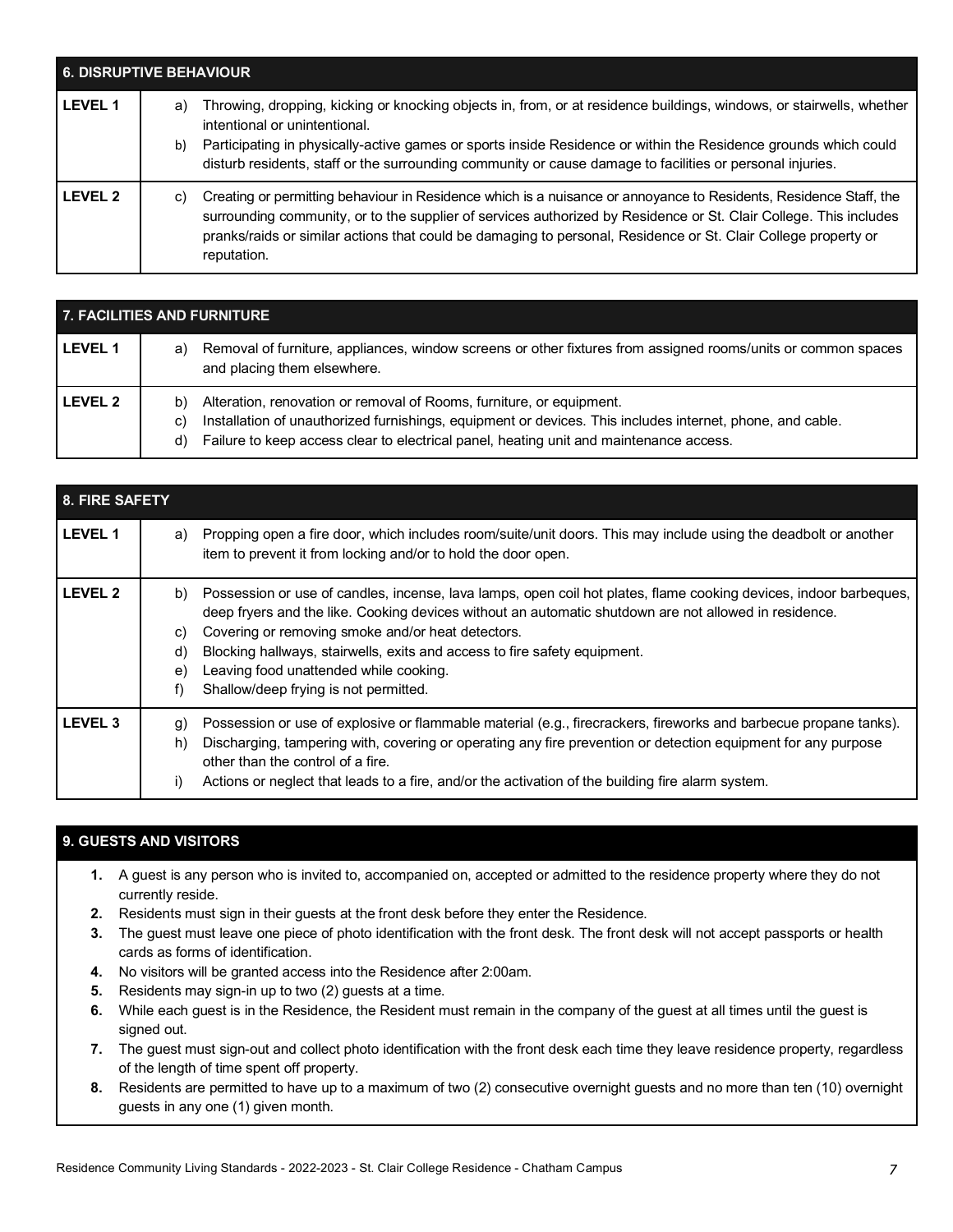- **9.** Guests should not in any way interfere with the rights of a roommate or other Resident to privacy, access, sleep or study at any time or anywhere within the Residence.
- **10.** Failure to be present does not mitigate or relieve the resident's responsibility for their guest's behaviour. Residents are responsible for their guest's behaviour whether they participated in, condoned or were aware of that guest's behaviour or not. The specific sanction(s) will be determined by the list of possible sanctions for the offense(s) committed by the guest.
- **11.** The Residence requires any guests 16 years or younger visiting the Residence without a parent/guardian to have a signed form of consent from their parent/guardian. This form will also include contact information for the parent/guardian. The Residence reserves the right to call a parent/guardian in the event of a medical emergency or due to behavioural conduct.
- **12.** A guest who remains in residence beyond 2:00 am is considered an overnight guest.
- **13.** Requests for exceptions to the Guests and Visitors Policy may be submitted to Residence Management prior to the arrival of the guest.

| <b>LEVEL 1</b> | Failure to sign-in/sign-out Guests at the front desk.<br>a)<br>Failure of Resident to be with their Guest at all times in Residence.<br>b)<br>Permitting a guest to stay over the limit of two (2) nights consecutively or ten nights (10) in any given month (1)<br>C)<br>without approval from management. |
|----------------|--------------------------------------------------------------------------------------------------------------------------------------------------------------------------------------------------------------------------------------------------------------------------------------------------------------|
| <b>LEVEL 2</b> | Hosting a Guest during St. Clair College's Orientation Week or when Exam Quiet Hours are in effect.<br>d)<br>Living or permitting someone else to live in a room/unit without an approved assignment from Residence.<br>e)                                                                                   |
| <b>LEVEL 3</b> | Hosting a guest who violates the RCLS. All residents are responsible for the actions and behaviours of guests<br>f)<br>signed in with them, at all times, while in the Residence.<br>Hosting a guest who has been issued a trespass, or similar notice restricting them from the Residence property.<br>g)   |

# **10. HARASSMENT AND DISCRIMINATION**

**Note:** Every individual has a right to a safe, respectful environment that is free from attacks on their dignity/integrity. Harassment is defined as any attention or conduct (oral, written, graphic, electronic or physical) by an individual or group who knows, or ought to reasonably know, that such attention or conduct is unwelcome, unwanted, offensive or intimidating. Bullying and hazing will be considered harassment under this policy. Discrimination is any behaviour that is based in or leads to unjust or prejudiced treatment of persons of things, often on the grounds of sex, race, religion, age, gender/gender identity, etc. This includes but is not limited to: making stereotypical assumptions based on a person's presumed traits, excluding persons, denying benefits to someone or imposing burdens upon them.

**Note 2**: Differentiation between level 2 and 3 offenses will be based on the intent and impact of the behaviours and the definitions of each level described above.

**Note 3**: As per the St. Clair College Code of Student Rights and Responsibilities, "complaints of sexual harassment and discrimination fall under the jurisdiction of the College Discrimination and Harassment Policy (which complies with the Human Rights Code of Ontario) and such complaints will be dealt with according to the process outlined in that policy."

| LEVEL 2 $&$ $\vert$<br><b>LEVEL 3</b> | a) | Failure to abide by St. Clair Colleges Code of Student Rights and Responsibilities or related legislation or policies<br>which defines harassment and discrimination. |
|---------------------------------------|----|-----------------------------------------------------------------------------------------------------------------------------------------------------------------------|
|                                       | b) | Any conduct that could be deemed as bullying, including cyber bullying, or bullying on social media, be it via a<br>group or an individual.                           |
|                                       | C) | Any statement, action, or display that could be deemed as inappropriate or derogatory towards an individual or a<br>group.                                            |

| <b>11. ILLEGAL SUBSTANCES AND ACTIVITIES</b>                                                                                                                                                                                                                                                                                                                                                |                                                                                                                                                                                                  |  |  |
|---------------------------------------------------------------------------------------------------------------------------------------------------------------------------------------------------------------------------------------------------------------------------------------------------------------------------------------------------------------------------------------------|--------------------------------------------------------------------------------------------------------------------------------------------------------------------------------------------------|--|--|
| Note: Any observations about the behaviour, speech, odours or physical surroundings of an individual that cause suspicion of illegal<br>activity will be investigated and/or reported. Under the principles of the Standard of Proof, repeated suspicious behavior pertaining to<br>illegal activities may result in the Residence applying the full measures of discipline outlined below. |                                                                                                                                                                                                  |  |  |
| <b>LEVEL 1</b>                                                                                                                                                                                                                                                                                                                                                                              | Attending Residence Orientation, or other residence events, under the influence of illegal substances.<br>a)<br>Possession of paraphernalia associated with the use of illegal substances.<br>b) |  |  |
| <b>LEVEL 2</b>                                                                                                                                                                                                                                                                                                                                                                              | Using or being under the influence of an illegal or un-prescribed substance in residence.<br>C)                                                                                                  |  |  |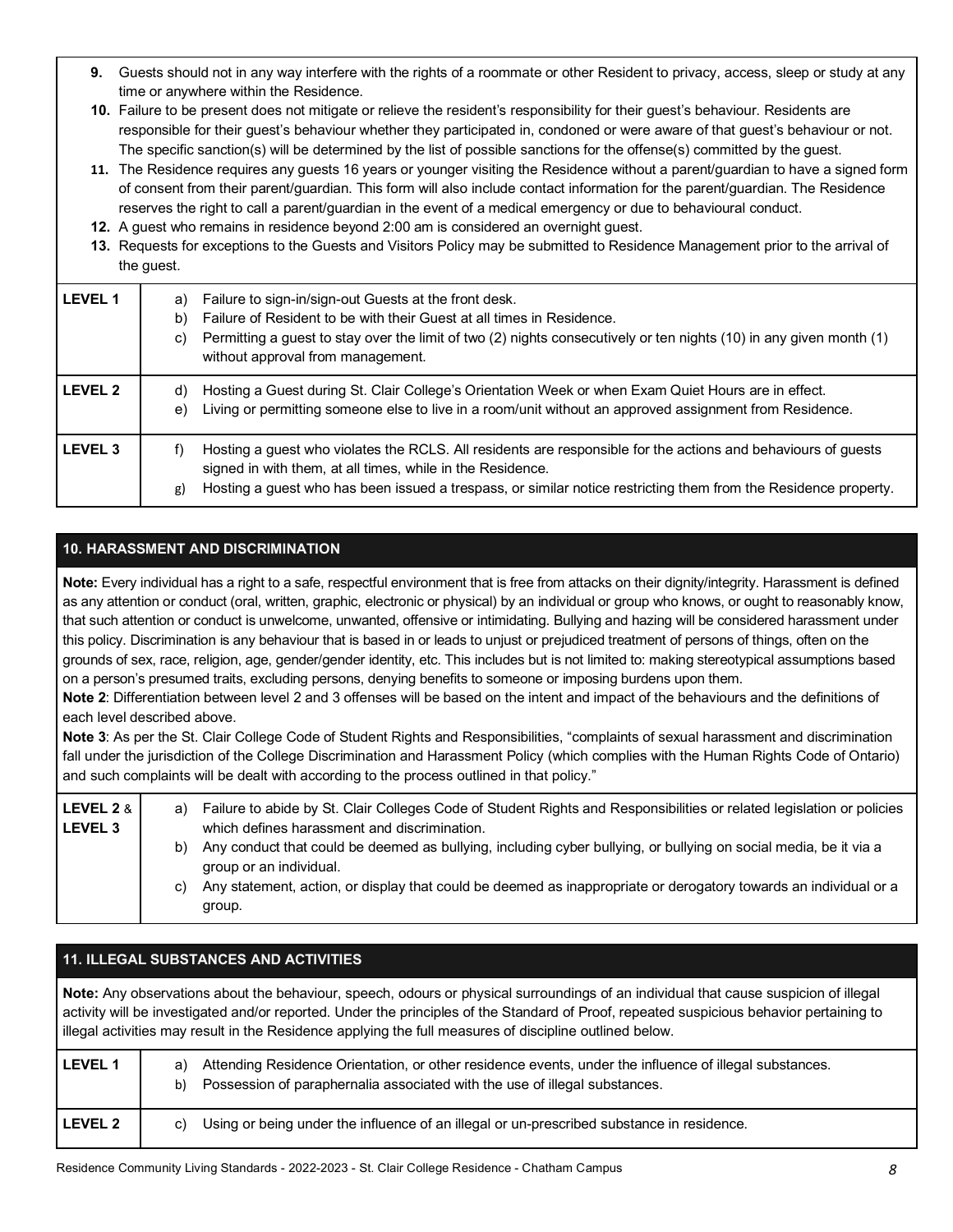|                    | Imposing the physical effects of intoxication from illegal substances on the Residence community.<br>d) |                                                                                                                                                                                                                                                                           |
|--------------------|---------------------------------------------------------------------------------------------------------|---------------------------------------------------------------------------------------------------------------------------------------------------------------------------------------------------------------------------------------------------------------------------|
| LEVEL <sub>3</sub> | e)                                                                                                      | Illegally possessing, using, making, or selling an illegal or un-prescribed substance in Residence. Possession or<br>use of medication for purposes other than those for which they were prescribed.<br>Any behaviour or activities that contravene the laws of the land. |

## **12. NOISE AND QUIET HOURS**

**Consideration Hours** are in effect 24 hours a day, 7 days a week. Noise levels at any time should not detract from any resident's ability to pursue academic endeavours or to enjoy a peaceful living environment. An individual's right to reasonable quiet supersedes another's right to make noise. The following items are prohibited: large musical instruments (i.e. drum sets), surround sound systems or noise producing devices such as subwoofers and PA systems.

**Quiet Hours** are observed in Residence: Sunday to Thursday: 11:00pm - 8:00am; Friday and Saturday evenings: 1:00am - 8:00am. **Exam Quiet Hours** begin 1 week prior to the exam start dates in both December and April. Quiet Hours are extended to 23 hours a day. Residence will define a Relaxed Hour during the evening when programming by Residence Staff may occur. Residence Management reserves the ability to alter quiet hours at any time to suit the needs of the community.

As a general rule, noise from your room/unit that is audible outside your room, including in hallways, common areas, neighbouring units or buildings, will be addressed by Residence Staff during quiet hours.

| <b>LEVEL 1</b> | a)<br>b)<br>C) | Non-compliance with Consideration Hours or Quiet Hours.<br>Possession of loud musical instruments.<br>Use of musical instruments without the use of headphones or sound equipment such as surround sound systems,<br>or noise producing devices such as subwoofers or PA systems. |
|----------------|----------------|-----------------------------------------------------------------------------------------------------------------------------------------------------------------------------------------------------------------------------------------------------------------------------------|
| <b>LEVEL 2</b> | d)<br>e)       | Non-compliance with Exam Quiet Hours.<br>Excessive noise that interferes with the academic work of Residents and/or significantly disturbs the Residence<br>community and/or our neighbouring communities.                                                                        |

| <b>13. PETS</b> |                                                              |
|-----------------|--------------------------------------------------------------|
| LEVEL 2         | Keeping any animal or pet in Residence including fish.<br>a) |

| <b>14. RESPECT AND COOPERATION</b> |                                                                                                                                                                                                                                                                                                                                                                                                                                                                                                                                 |  |  |
|------------------------------------|---------------------------------------------------------------------------------------------------------------------------------------------------------------------------------------------------------------------------------------------------------------------------------------------------------------------------------------------------------------------------------------------------------------------------------------------------------------------------------------------------------------------------------|--|--|
| <b>LEVEL 2</b>                     | Failure to respond to the written or verbal direction of Residence or St. Clair College Staff.<br>a)<br>Demonstrated lack of respect, civility, courtesy or cooperation with a member of the residence community,<br>b)<br>including residents, visitors, residence staff, and St. Clair College Staff.<br>Failure to provide identification, or providing false identification when asked from a residence or St. Clair College<br>C)<br>Staff.<br>Providing a false report of an incident or impeding an investigation.<br>d) |  |  |

| <b>15. RESTRICTED AREAS AND UNAUTHORIZED ENTRY</b> |                                                                                                                                                                                                           |  |  |
|----------------------------------------------------|-----------------------------------------------------------------------------------------------------------------------------------------------------------------------------------------------------------|--|--|
| LEVEL 3                                            | Unauthorized entry into restricted areas of Residence, including rooftops, basements, utility rooms, offices, etc.<br>a)<br>Entry into another Residents Room without the consent of that Resident.<br>b) |  |  |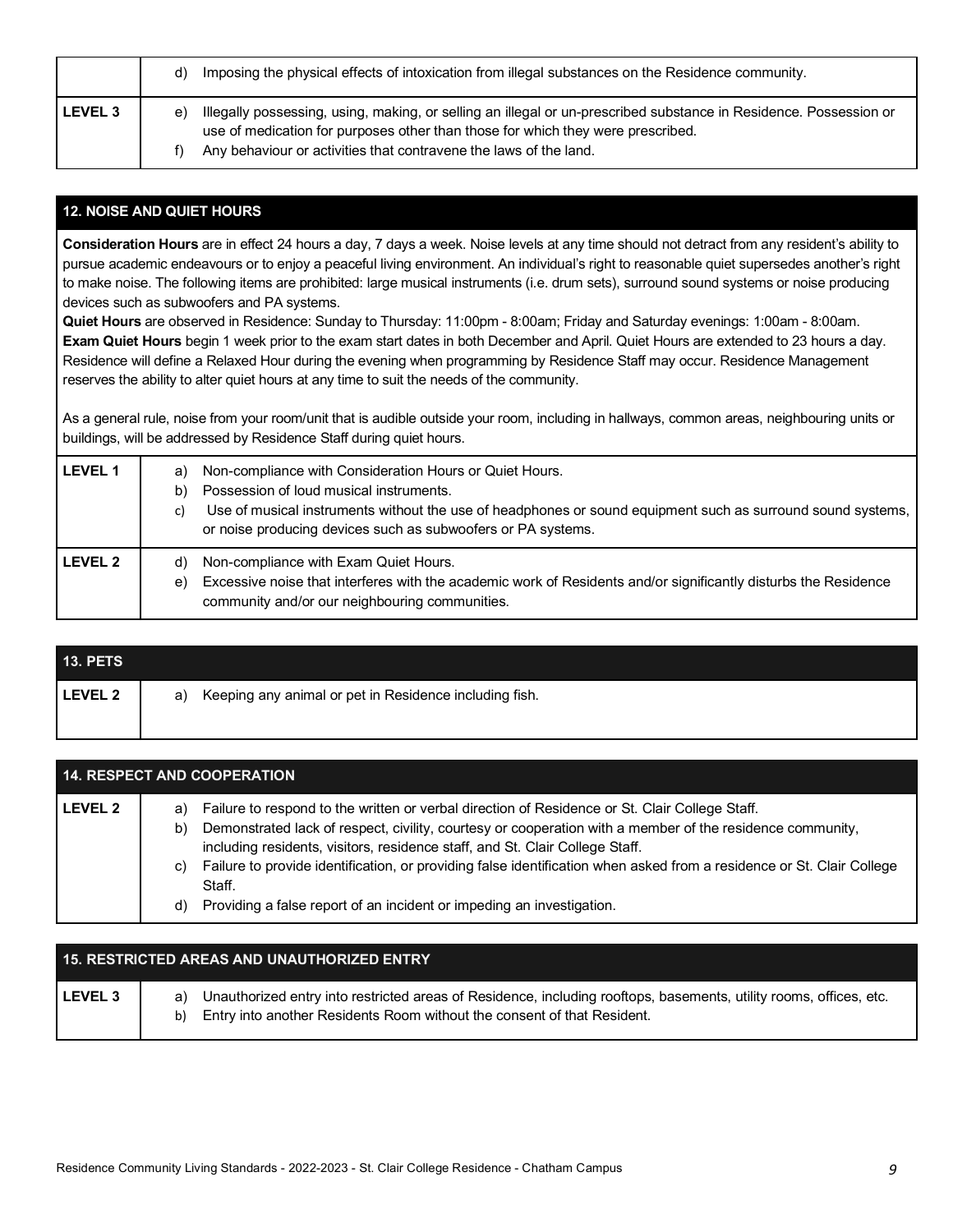|                | <b>16. SAFETY AND SECURITY</b>                                                                                                                                                                                                                                                                                                                                                                                                                                          |
|----------------|-------------------------------------------------------------------------------------------------------------------------------------------------------------------------------------------------------------------------------------------------------------------------------------------------------------------------------------------------------------------------------------------------------------------------------------------------------------------------|
| <b>LEVEL 1</b> | Improper use of an emergency exit.<br>a)<br>Footwear must be used within all Interior and exterior common areas of the Residence.<br>b)                                                                                                                                                                                                                                                                                                                                 |
| <b>LEVEL 2</b> | Covering, tampering with, or removing the PA system.<br>C)<br>Permitting entry of any individual (resident, non-resident or other) into Residence, either by opening a door or<br>d)<br>giving Residence keys or swipe cards to that individual.<br>Overloading or tampering with electrical systems.<br>e)<br>Unsafe storage, disposal and/or use of prescribed medication and related medical devices such as needles,<br>f)<br>prescription drugs, and pill bottles. |
| <b>LEVEL 3</b> | Tampering with video surveillance equipment or systems.<br>g)<br>Failure to evacuate during an alarm.<br>h)<br>Careless driving on Residence grounds.<br>Actions, carelessness or neglect that causes an elevator to stall and/or require repair.                                                                                                                                                                                                                       |

#### **17. SEXUAL VIOLENCE**

Sexual Violence is a broad term that describes any violence, physical or psychological, carried out through sexual means or by targeting sexuality. This violence takes different forms against another person without their consent. This includes but is not limited to sexual assault, sexual harassment, stalking, indecent exposure, voyeurism and sexual exploitation.

**Note**: The Institution's student code of conduct and other policies regarding sexual violence will take precedence over the Residence Community Living Standards.

| <b>LEVEL 3</b> | Any behaviour deemed to be sexual violence.<br>a) |
|----------------|---------------------------------------------------|
|                |                                                   |

# **18. SMOKING** Smoking is not permitted on or about the lands on which the Residence is situated, except as permitted by the Institution or municipal bylaw. All students must follow the Ontario Law of Smoke-Free Ontario Act, S.O. 2017, c. 26. This means you must be 15 metres from the entrance/exit of the Residence. **LEVEL 2** a) Smoking in Residence, including the use of e-cigarettes, hookahs, and vaporizers. b) Possession of large smoking paraphernalia (e.g., bongs, hookahs, etc.) more than 30 centimetres in height. c) Smoking within 15 metres of an entrance/exit of the Residence.

| <b>19. TECHNOLOGY MISUSE</b> |                                                                                                                                                                                                                                       |  |  |
|------------------------------|---------------------------------------------------------------------------------------------------------------------------------------------------------------------------------------------------------------------------------------|--|--|
| l LEVEL 1                    | Failure to abide by St. Clair Colleges technology and internet policies.<br>a)<br>Installing/use of a personal internet router.<br>b)                                                                                                 |  |  |
| l LEVEL 2                    | Interference with the technology of the Residence, St. Clair College or another Resident.<br>C)<br>Copyright infringement (i.e. illegally downloading music, movies or other media using the Residence internet<br>d)<br>connection). |  |  |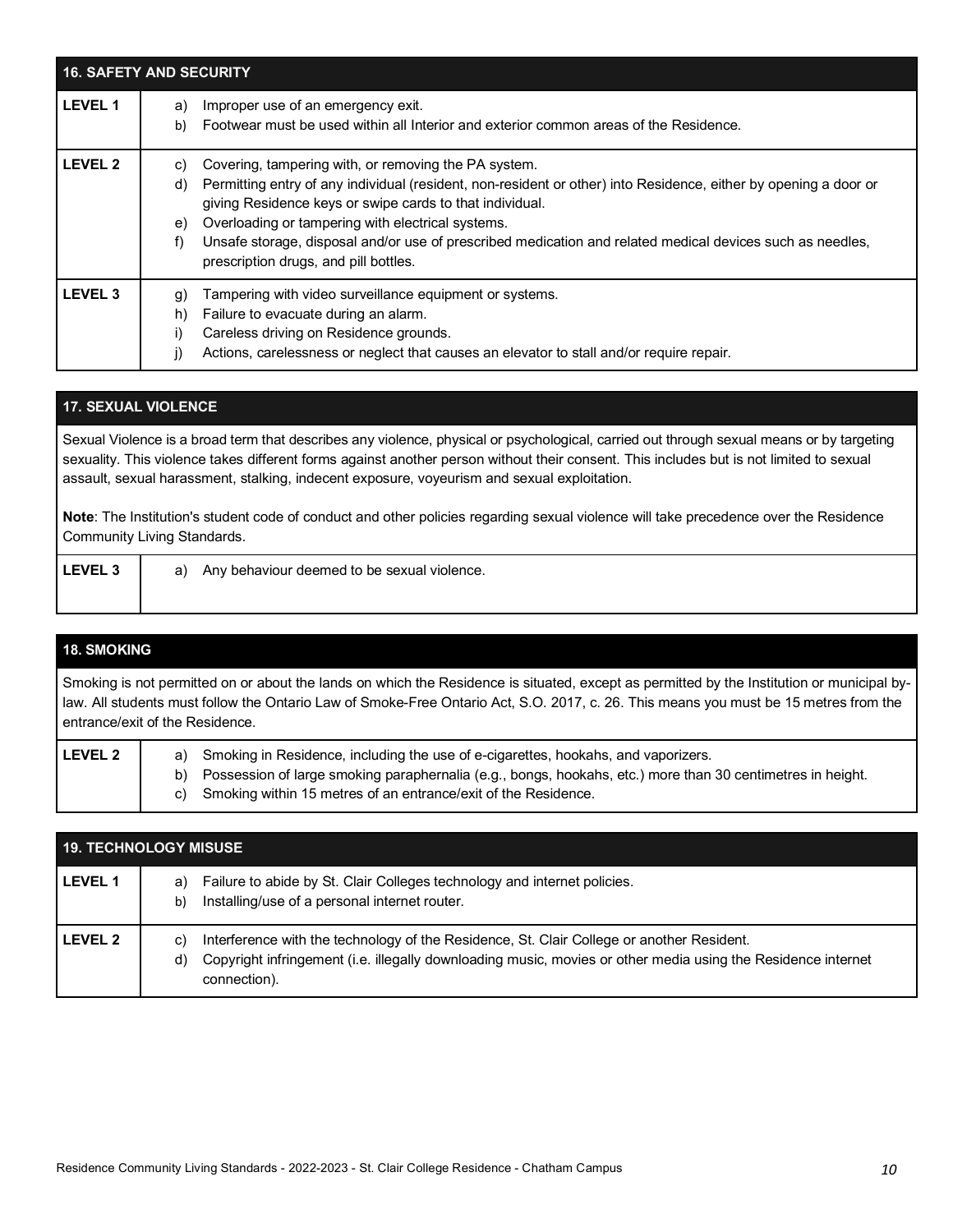#### **20. UNAUTHORIZED ACTIVITIES**

**Note:** All organized events, activities or gatherings that have the potential to cause a disturbance must be approved by Residence Management to ensure compliance with fire safety, noise and other applicable policies. Residence Management will not approve any event that involves or is presumed to involve the use of alcohol or other substances. Maximum capacity of a residence room is defined as the number of residents that live in the room plus two additional people each.

- 
- **LEVEL 2** a) Any gathering over the maximum capacity of a Residence room.
	- b) Any organized event, activity or gathering that has not gained the approval of Residence Management.

| <b>21. UNAUTHORIZED ARTICLES</b>                                                                                                                                                                                                                                                                                                                                                                                                                                                                              |                                                                                                                      |  |  |
|---------------------------------------------------------------------------------------------------------------------------------------------------------------------------------------------------------------------------------------------------------------------------------------------------------------------------------------------------------------------------------------------------------------------------------------------------------------------------------------------------------------|----------------------------------------------------------------------------------------------------------------------|--|--|
| Theft refers to the act of taking another person's property in residence without their permission.<br>Note: Only Refrigeration appliance supplied with the Room are to be used. No others, including mini fridges, are to be brought into the<br>Room. Irons, toaster ovens, coffee makers, electric kettles protected by an automatic "shut off" may be used. In order for appliances to<br>be approved for use in the Residence, they must bear a visible serial number and a CSA or RL identification tag. |                                                                                                                      |  |  |
| <b>LEVEL 1</b>                                                                                                                                                                                                                                                                                                                                                                                                                                                                                                | Possession of equipment, keys, appliances or furnishings not authorized by the Residence or St. Clair College.<br>a) |  |  |
| <b>LEVEL 2</b>                                                                                                                                                                                                                                                                                                                                                                                                                                                                                                | Theft or possession of stolen property.<br>b)                                                                        |  |  |

# **22. VIOLENCE AND AGGRESSION**

**Note:** Violent or aggressive behaviour of any kind is not permitted in residence. This includes behaviour such as physical force potentially causing hurt or damage to someone/something, and/or behaviour that threatens another member of the community. Violence and aggression includes but is not limited to physical or verbal acts.

| <b>LEVEL 3</b> | Any communication or behaviour that is perceived as offensive, abusive, unwanted, aggressive or threatening.<br>a) |                                                                                                                  |  |  |
|----------------|--------------------------------------------------------------------------------------------------------------------|------------------------------------------------------------------------------------------------------------------|--|--|
|                | b)                                                                                                                 | Any behaviour (consensual or not) that causes or has the potential/intent to cause physical or emotional harm.   |  |  |
|                |                                                                                                                    | These behaviours include, but are not limited to: sexual assault, hitting, punching, slapping, kicking, pushing, |  |  |
|                |                                                                                                                    | pulling, bullying, stalking, fighting, retaliation and threats of violence.                                      |  |  |
|                | C)                                                                                                                 | Any behaviour deemed to be a physical assault.                                                                   |  |  |
|                |                                                                                                                    |                                                                                                                  |  |  |

## **23. WEAPONS**

**Note:** A weapon is defined as any device that is designed for (or could be used for) the purpose to intimidate, threaten, harm or kill. Examples of weapons include and are not limited to: handguns, rifles, air guns, pellet guns, paintball guns, BB guns, crossbows, swords, hunting knives, fishing knives, martial arts weapons, brass knuckles, replica weapons, or any other prohibited device as defined in the Criminal Code of Canada. Ammunition is defined by any replica or real materials fired, scattered, dropped, detonated from any weapon. This includes live and dead bullets, arrows, grenades, etc. Ammunition and replica ammunition are also prohibited in residence.

| <b>LEVEL 3</b> | a) Possession, storage, use or threatened use of a weapon and/or replica weapons. |
|----------------|-----------------------------------------------------------------------------------|
|                |                                                                                   |

#### **SANCTIONS**

Sanctions are consequences for behaviour that violates the RCLS, Student Residence Agreement, or St. Clair College policies. These sanctions are explained in detail, including any relevant deadlines or payment information in a Decision Letter written by Residence Staff. Sanctions are intended to be primarily educational and restorative in nature. Sanctions may be used independently or in combination for any single violation. Repeated and/or multiple violations shall increase the severity of sanctions applied, as determined by a resident's point total. In most circumstances, the following range of sanctions may be assigned to residents at each tier of cumulative point totals.

#### **Tier I Residents with 1-3 Total Points**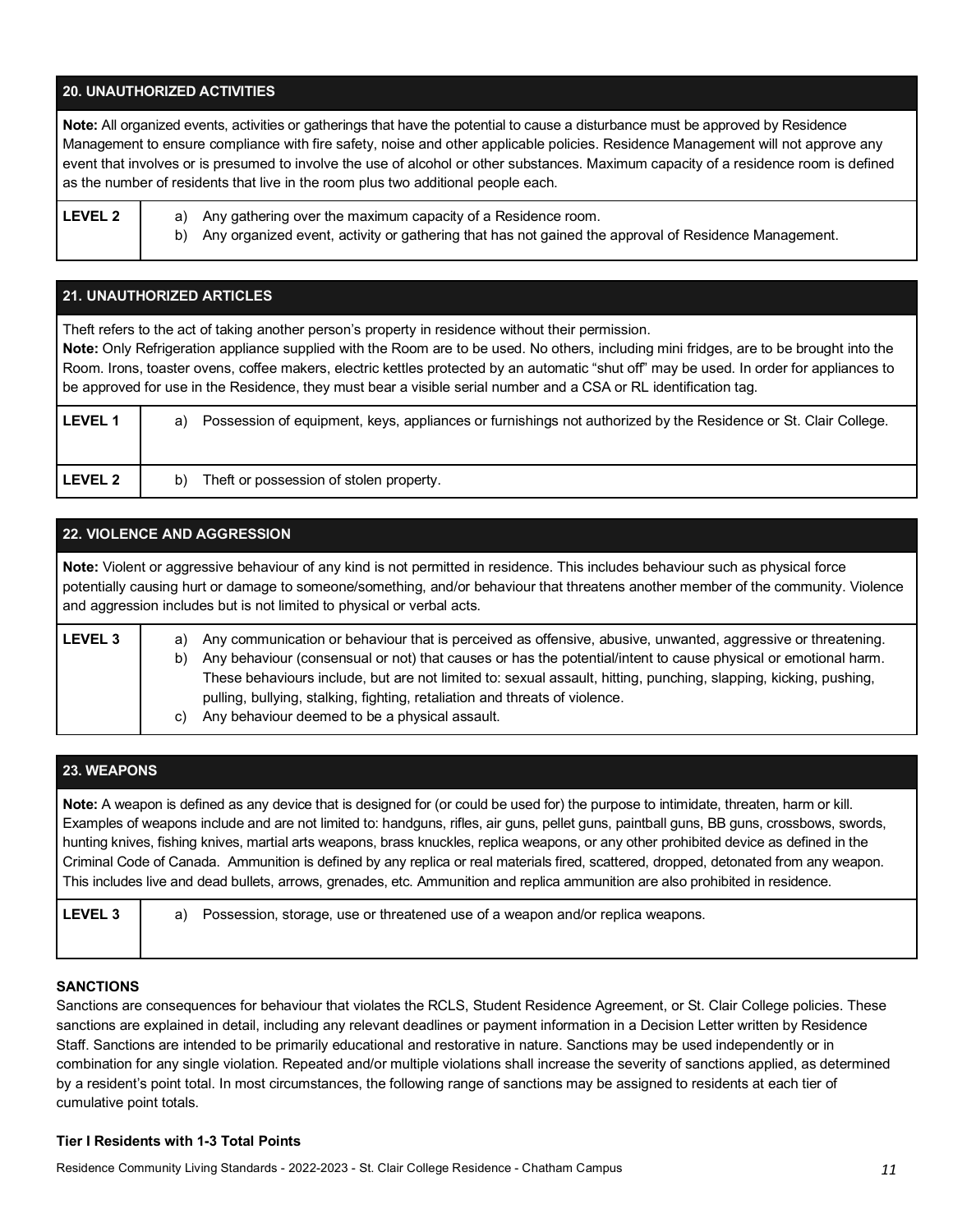- a) **Warnings** a verbal or written caution that continuation or repetition of the offending behaviour will constitute more serious sanctions in the future.
- b) **Community Service** tasks or roles assigned as sanctions, which contribute positively to the reputation, welfare or condition of the Residence or surrounding community.
- c) **Disposal/Removal of Items** removal of items from the Residence that violate the Residence Community Living Standards.
- d) **Educational Sanctions -** tasks assigned as a sanction designed to promote learning and development.
- e) **Fines** a sanction applied to a Resident whereby they are required to pay a monetary fee.
- f) **Loss of Privileges** a sanction that places restrictions on certain privileges of the Resident.
- g) **Restitution** payment for damage or loss experienced by St. Clair College, Residence, Residents, Guests or others.

#### **Tier II Residents with 4-8 Total Points**

- h) All Tier I Sanctions.
- i) **Communication Ban** a sanction that limits the privilege of a Resident to communicate freely with another Resident.
- j) **Transfer/Relocation** a sanction that will reassign accommodation either within the Residence Complex or to a location off campus.
- k) **Persona non grata (PNG) or Trespass Notice** a sanction given to an individual who is denied the privilege to enter Residence. The PNG individual is also prohibited from attending any residence events which occur outside of the building. A copy of the PNG letter is filed with Campus Security. A PNG individual found or seen in residence at any time will be reported to Campus Security and may be subject to further sanctions under Residence or St. Clair College policies.
- l) **Denial of Readmission to Residence** a sanction given to a Resident who will not be permitted to live in residence in the future.
- m) **Residence Probation** a sanction applied as a deterrent against future violations. Any future violations of the RCLS of any kind may result in eviction.
- n) **Behavioural Contract** a signed contract between a Resident and Residence Management addressing behaviour that may or may not be covered by the RCLS, to comply with conditions of conduct and to refrain from specified conduct as detailed in the Behavioural Contract. Violations of the terms a behavioural contract may lead to eviction.

#### **Tier III Residents with 9+ points**

- o) All Tier I and II Sanctions.
- p) **Eviction** termination of the Resident's Student Residence Agreement (contract) with the Residence.
- q) **Recommendation for Charges of Non-Academic Misconduct** a sanction where Residence Staff make a formal recommendation to St. Clair College to investigate and/or charge the Resident with non-academic misconduct.

## **PRIMARY AND SECONDARY CONTACTS**

Every resident is required to identify two people as their Primary and Secondary contacts. It is suggested that these people are parents or legal guardians of the resident, as they serve as emergency contacts. They may also be contacted if any other significant concerns or problems arise with the resident, such as significant violations of the Residence rules, late payments or fees, or concern for their well-being. Sections 5.01 and 5.02 of the SRA provide more details about the Primary and Secondary Contacts.

# **6. JUDICIAL PROCEDURES**

The judicial process is fundamentally informal and will be administered by Residence staff, none of whom are legal experts. Care has been taken to build into the RCLS elements of natural justice while providing for the relatively speedy and effective resolution of Incident Reports and Complaints. Sanctions will be issued and will, as closely as possible, reflect the logical consequences of the Offenses. Although punitive measures may be taken, efforts will be made to provide for penalties that are educational, developmental and restorative in nature.

#### **PRINCIPLES OF NATURAL JUSTICE AND PROCEDURAL FAIRNESS**

The Principles of Natural Justice and Procedural Fairness ensure that Residents are treated fairly in the Judicial Process. Essentially, this means that Residents have a right to know the allegations against them and have a right to meet with staff to discuss these allegations. These procedures are in place to ensure that this happens in a manner that is consistent, timely, and thorough. The principles are explained below:

- (a) In most cases, the Resident has the right to be informed of all allegation(s) of Offense(s), including the name(s) of the source(s) of the allegation.
- (b) The Resident is entitled to an opportunity to respond to all allegation(s) of Offense(s) at a meeting with Residence Staff and is also entitled to a reasonable notice of the time, place and nature of the meeting.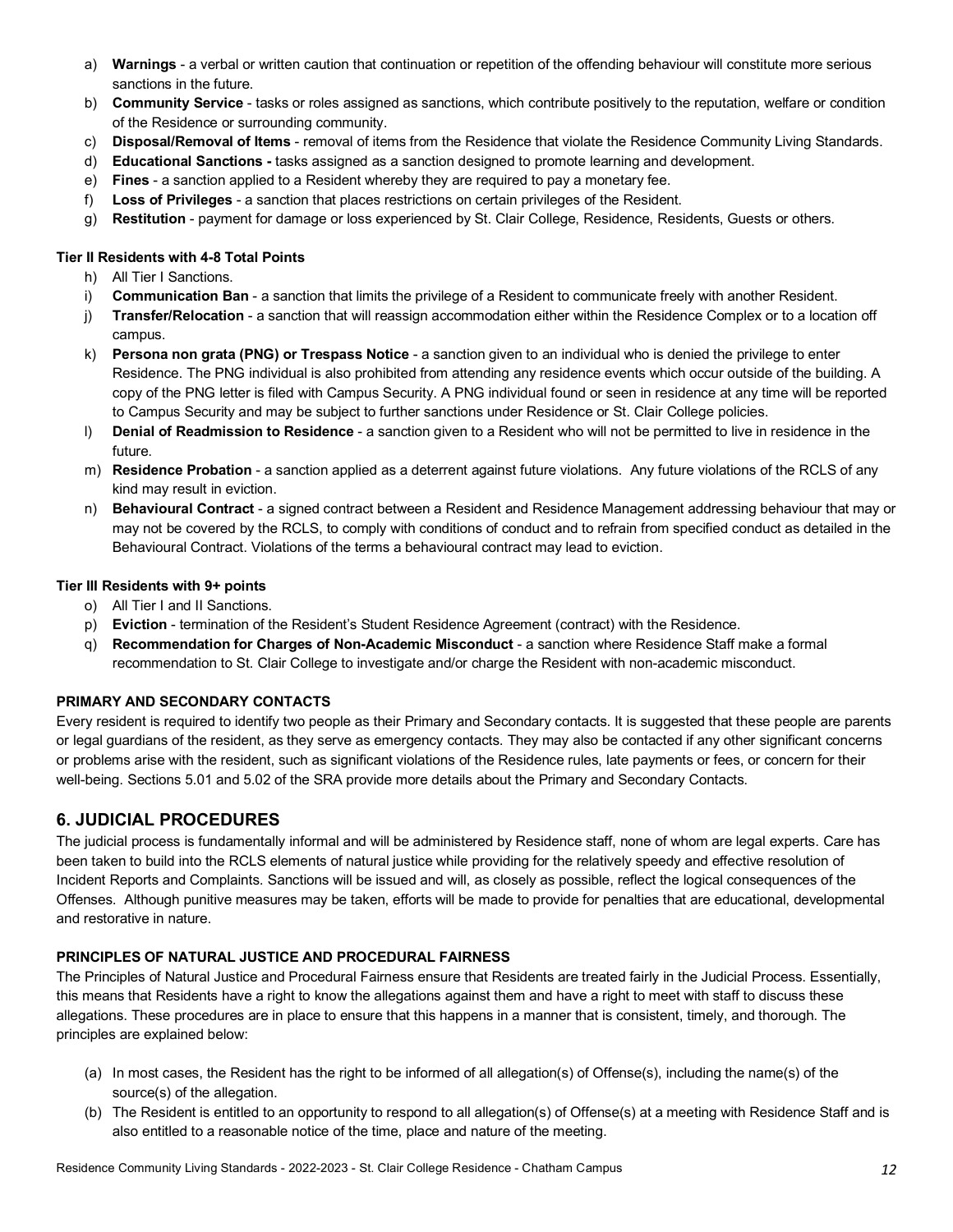- (c) The Resident is presumed not to be guilty of the alleged Offense(s) until an impartial and unbiased Decision-maker has determined the Offense(s).
- (d) The Resident is entitled to reasonable disclosure of evidence from an Incident Report prior to a decision. Fact-finding occurs at a meeting with the Decision-Maker.
- (e) At meetings to discuss level three offenses, the Resident is entitled to provide information and witnesses in reference to the alleged Offense(s).
- (f) The Resident is entitled to be advised in writing of the Decision about the alleged Offense(s) and the Sanction(s) applied, (if any). The Decision about guilt or innocence and any associated Sanction(s) should be made within a reasonable time.

#### **STANDARD OF PROOF**

The information necessary to prove that an offense has occurred is referred to as the standard of proof. Outside of a court of law, the model used by St. Clair College is called the Balance of Probabilities, which is consistent with the Principles of Natural Justice. The standard of proof has been met if at the conclusion of an investigation, based on all credible information, the Residence Staff believes that the incident reported probably occurred. This means that the information provided in the Incident Report and in the judicial meeting demonstrated that the violation is more likely than not to have occurred. The standard of proof for criminal cases is beyond a reasonable doubt, which does not apply in Residence Judicial Procedures.

#### **INCIDENT REPORTS**

A summary of the Judicial Process is presented in the chart following this section.

Residence Staff will record behaviours, actions or negligence that may be Offenses against RCLS in Incident Reports. This includes first hand experiences or observations of staff and second-hand reports or complaints from Residents or other members of the Residence Community. In most circumstances, when a Resident makes a report or complaint about a violation of the RCLS, they will be asked to sign the report and acknowledge that their name will be shared with the Resident accused of violating the RCLS. When necessary, the Incident Report may also include appendices, such as e-mails, photographs, or Security, Police, or Fire reports. Residence Staff will notify the Resident(s) of the alleged Offense(s) and will notify them of a meeting to discuss the matter.

#### **COMMUNICATION BETWEEN RESIDENT(S) AND RESIDENCE STAFF**

After an Incident Report is filed, Residence staff will endeavour to contact the Residents named in the report within 5 business days. Residence Staff will endeavour to communicate with Residents via several methods to discuss Incident Reports, deliver Decision Letters, and any other important aspects of the judicial process: (a) a voice mail on the Residents phone provided to them in their room, (b) an e-mail to their St. Clair College e-mail account or the account provided in their application, (c) a letter placed in a Residents mailbox or under a Residents room door, or (d) in person. Attempts to contact and communicate with a Resident are deemed to be satisfactory when any two of the above methods have been used by Residence Staff.

#### **JUDICIAL MEETINGS**

The purpose of a Judicial Meeting between a Resident and a Residence Staff member is to investigate allegations of offenses detailed in an Incident Report. This is the opportunity for Residents to be heard and explain their alleged behaviour to the Residence Staff member. While these meetings must comply with the Principles of Natural Justice and Procedural Fairness and may result in formal sanctions, they are not designed to be highly formal in nature. At the conclusion of the meeting the Residence Staff member will follow-up with the Resident in writing with a Decision Letter, which will outline all necessary decisions about offenses, sanctions and any related deadlines. Residence Staff will communicate the outcomes of Judicial Meetings in a Decision letter within 5 business days of the meeting. If the Resident fails to attend the Judicial Meeting with the Residence Staff member, the Residence Staff member may choose to proceed and make a decision based upon all evidence available.

The chart below describes how most Incident Reports will be investigated by Residence Staff. In some circumstances it may be necessary for a designate of the Residence Staff member to facilitate the investigation. As well, in some situations other Residence or St. Clair College staff members (such as RAs, Security, Counsellors, etc) may need to be present in meetings.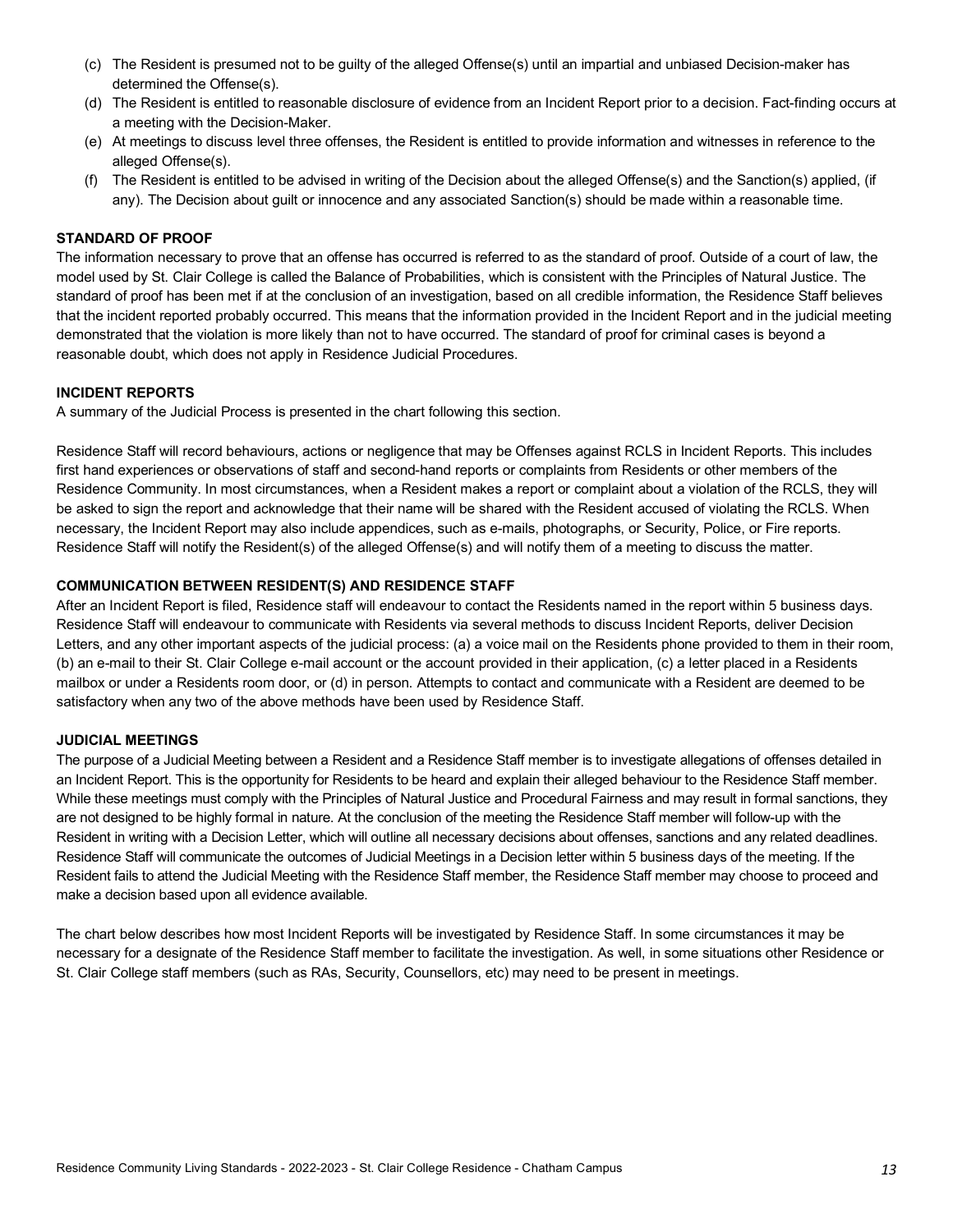| <b>ST. CLAIR RESIDENCE JUDICIAL PROCESS</b>                                                                                     |                                                                                                                                                                  |                                                                                                                                   |  |
|---------------------------------------------------------------------------------------------------------------------------------|------------------------------------------------------------------------------------------------------------------------------------------------------------------|-----------------------------------------------------------------------------------------------------------------------------------|--|
| <b>Incident Report</b><br>Alleged violations of the RCLS are documented by Residence Staff in an Incident Report                |                                                                                                                                                                  |                                                                                                                                   |  |
| Alleged Level 1 & 2 Offences Judicial Meeting with RLC<br>Resident(s) meet with the RLC to review the Incident Report.          | <b>Alleged Level 3 Offences</b><br><b>Judicial Meeting with GM</b><br>Resident(s) meet with the GM to<br>review the Incident Report                              |                                                                                                                                   |  |
| <b>Decision Letter</b><br>RLC communicates decision about<br>allegations, offences, and sanctions to<br>Resident(s) in writing. | Incident Referred to GM<br>In situations where Resident(s) are repeat<br>offenders or Level 3 offences are assessed, the<br>Incident will be referred to the GM. | <b>Decision Letter</b><br>GM communicates decision<br>about allegations, offences, and<br>sanctions to Resident(s) in<br>writing. |  |

#### **RESIDENCE EMERGENCIES**

Although the three levels of Offences and the Judicial Procedures are intended to apply to most situations related to behaviour, there are conditions that warrant a heightened level of concern for safety, security, health and wellbeing. These conditions require special authority and guidelines. The following definitions and procedures ensure a swift, effective response to conditions to protect Residents, guests, staff, the community and the Institution. In consultation with the College and its threat assessment and emergency procedures, the General Manager is granted extraordinary authority to respond to Residence Emergencies.

#### **DEFINITION OF A RESIDENCE EMERGENCY**

In consultation with the College, the General Manager is authorized to determine if Residence Emergency conditions exist, which is defined by any one of the following:

- (a) evidence that a Resident, student, or staff has been harmed or appears to be in danger of harm,
- b) evidence that a Resident, student, or staff has harmed or poses a threat to harm another individual or the community,
- c) evidence that a Resident, student, or staff has inflicted self-harm or appears to be in danger of doing so.

#### **RESIDENCE EMERGENCY PROCEDURES**

In consultation with the College, the General Manager is authorized to:

- (a) suspend other rules in order to invoke a swift response to a Residence Emergency
- (b) turn the matter immediately over to appropriate authorities
- (c) immediately relocate the Resident(s) involved within the Residence or off campus, pending a meeting with the Resident
- (d) authorize an Exclusion, which takes effect immediately and without notice, pending a meeting with the Resident. This means that the individual:
	- a. is prohibited from accessing any service or facility of the Residence
	- b. may be escorted from the Residence and/or the campus
- (e) determine Sanction(s) at Levels 1, 2, and 3, following a meeting with the Resident.

#### **APPEAL PROCEDURES**

A summary of the Appeal Procedures is presented in the chart following this section. The following general principles apply to all appeals:

- (a) The Principles of Natural Justice and Procedural Fairness must prevail in Appeal Procedures to ensure compliance with the principle that justice must not only be done, but be seen to be done.
- (b) Any resident found in violation of the RLCS is entitled to submit an appeal, based in the grounds for an appeal mentioned below.
- (c) A resident has 72 hours from the date they receive their Decision Letter to start the appeal process. Staff will endeavour to respond to appeal requests within 72 hours of receiving them.
- (d) Depending on the original decision rendered the appeal process proceeds via one of two processes: the Appeal Process or the Eviction Appeal Process, which are detailed below.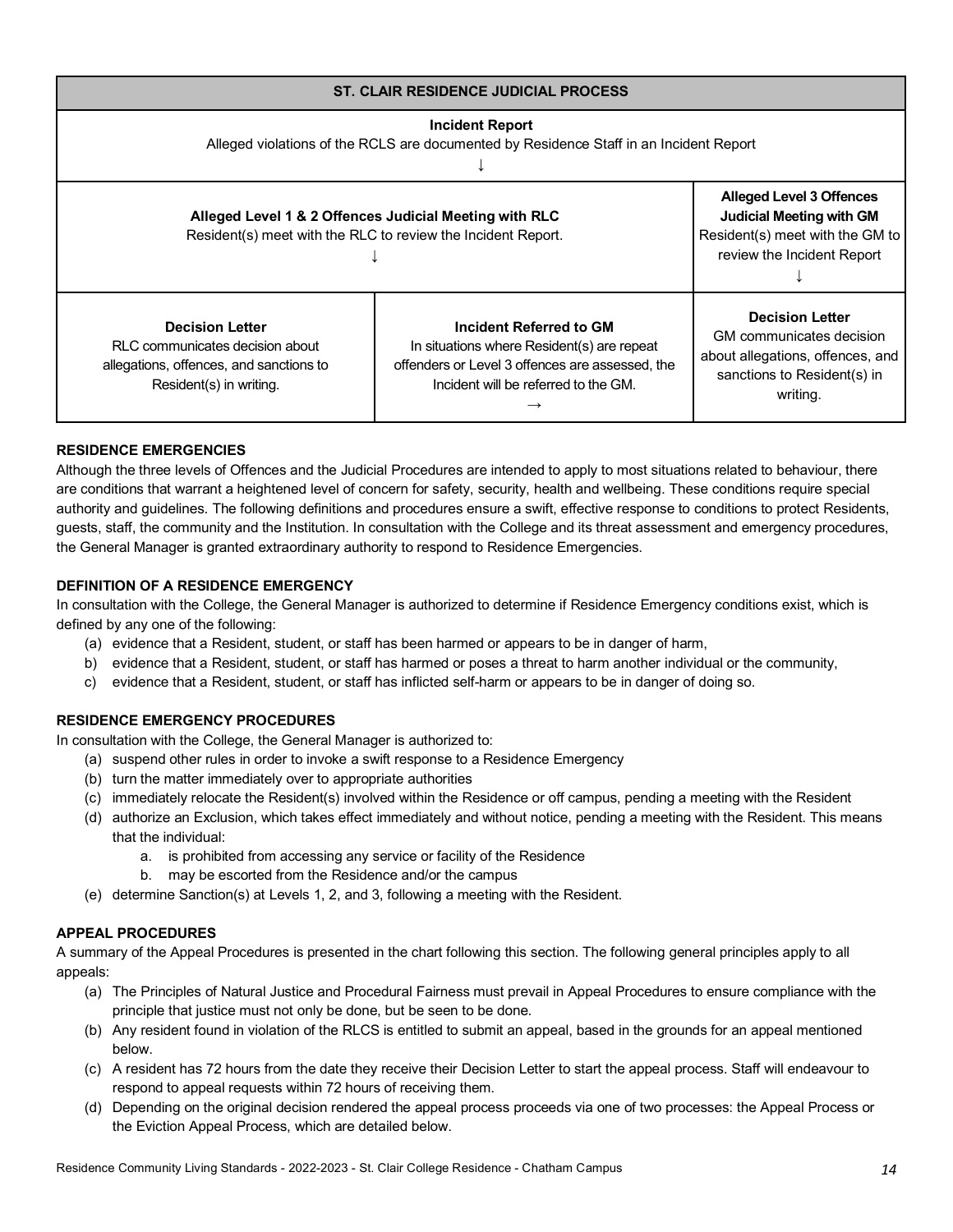#### **THE APPEAL PROCESS**

Students may choose to follow up with the decision maker by scheduling a meeting in order to better understand the decision or sanction(s) related to their incident. Should a student believe that there are issues with the finding of responsibility or sanctions related to their incident, they always have the right to appeal the decision.

- (a) The Appeal Process is in place for all decisions excluding Eviction.
- (b) Students may complete an Appeal Request Form and submit it to the Residence Office, within 72 hours of receiving the decision letter. The resident requesting an appeal must demonstrate that they have grounds, which includes providing evidence of one of the following items:
	- i. **Bias:** Alleged and reasonable apprehension of bias of the Decision-maker who imposed the sanction(s).
	- ii. **Procedural Fairness:** Alleged substantive failure by the Decision-maker to comply with the Principles of Natural Justice and Procedural Fairness, which may have affected the decision.
	- iii. **New information:** Substantive new evidence which could not have been available to the Decision-maker when making the decision.
	- iv. **Alternative Sanctions:** The resident may request for their sanction to be altered by suggesting options that are equivalent in nature to the original decision (this is not applicable to evictions).
- (c) Once the Appeal Request Form is received, a Residence Manager other than the initial decision maker will review the appeal request within 72 hours. If the appeal is granted, the GM (or designate) will set-up an Appeal Meeting with the resident(s).
- (d) The individual or committee considering the appeal may, after reviewing the case:
	- i. uphold the findings and/or sanctions;
	- ii. reverse the findings; or
	- iii. reverse or modify the sanctions.
- (e) During an appeal, all sanctions (minus financial sanctions) remain valid until they are reversed or modified by the individual or committee hearing the appeal. Financial sanctions will not be applied until a decision has been made.
- (f) All decisions made in an appeal are final and are not subject to further appeals.

#### **THE EVICTION PROCESS**

- (a) If the resident has grounds for an appeal, the resident may complete the Appeal Request Form and submit it to the Director (or Designate), within 72 hours of receiving the eviction. The resident requesting the appeal must demonstrate that they have grounds, which includes providing evidence of one of the following items:
	- i. **Bias:** Alleged and reasonable apprehension of bias of the Decision-maker who imposed the sanction(s).
	- ii. **Procedural Fairness:** Alleged substantive failure by the Decision-maker to comply with the Principles of Natural Justice and Procedural Fairness, which may have affected the decision.
	- iii. **New information:** Substantive new evidence which could not have been available to the Decision-maker when making the decision.
- (b) Once an eviction Appeal Request Form is received, Director (or Designate) (or designate) will review the grounds for the appeal and make a decision to either deny the appeal or set-up an Eviction Appeal Hearing. The resident(s) will be contacted within 72 hours to notify them of this outcome.
- (c) If the appeal is granted, the Director (or Designate) will set-up the Eviction Appeal Committee, which will be comprised of three (3) members of the Residence Operating Committee. One of the members of the Eviction Appeal Committee must be a student, and one member must be a member of Residence Senior Management. Residents appealing an eviction will be provided with additional information about Appeal Hearing procedures.
- (d) The Eviction Appeal Committee will communicate a decision in writing to the resident. The committee will review all evidence and may decide to:
	- i. uphold the findings and/or sanctions;
	- ii. reverse the findings; or
	- iii. reverse or reduce the sanctions.
- (e) During an appeal, all sanctions (minus financial sanctions) remain valid until they are reversed or modified by the individual or committee hearing the appeal. Financial sanctions will not be applied until a decision has been made.
- (f) All decisions made in an Eviction Appeal Hearing are final and are not subject to further appeals.

#### **APPEAL MEETING PROCEDURES (Levels 1 - 3)**

In this section, the resident appealing the eviction is referred to as the appellant.

- 1. The hearing will proceed as scheduled, even if the appellant does not attend.
- 2. The appellant may bring witnesses to the appeal hearing. Participation of witnesses shall be limited to providing evidence and responding to questions from the appeal committee. Witnesses may be present at the hearing only when providing evidence or responding to questions from the appeal committee.